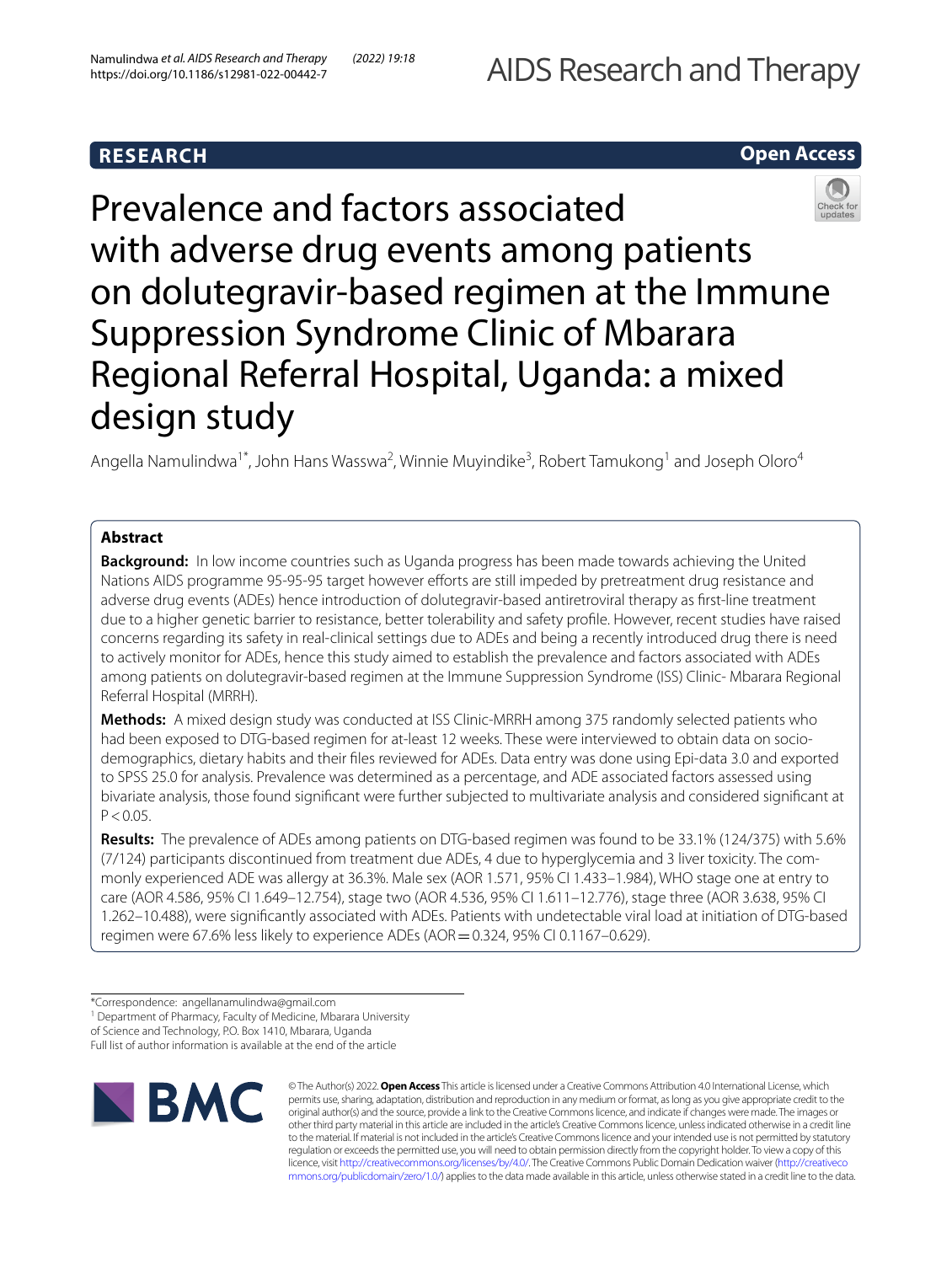**Conclusion:** This study reports a prevalence of 33.1% of ADEs among patients on DTG-based regimen. The most commonly experienced ADE was allergy. Male sex, early HIV disease stage at entry into care and detectable viral load at initiation of DTG-based regimen were signifcantly associated with ADEs. It is crucial to actively monitor patients with these characteristics for ADEs.

**Keywords:** Dolutegravir-based, Adverse drug events, HIV, Uganda

## **Background**

The Joint United Nations Programme on HIV/AIDS (UNAIDS) in 2014 launched the 95-95-95 strategy aimed to end the AIDS epidemic by 2030 through achieving 95% diagnosed of all people living with HIV (PLWHIV), 95% on antiretroviral therapy (ART) among diagnosed and 95% virally suppressed among treated [[1](#page-6-0)]. Globally by 2020, 84% of PLWHIV knew their status, 87% were accessing ART and of these 90% were virally suppressed [[2\]](#page-6-1). In Uganda 89% were aware of their status, 84% of PLWHIV were enrolled on ART and 90% were virally suppressed [[3\]](#page-6-2).

Progress towards achieving the 95-95-95 target has been made however, a rise in pretreatment drug resistance to frst-line ART and adverse drug events (ADEs) among others pose a serious threat to strides made in low income countries such as Uganda hence need for more potent ART with higher genetic barrier to drug resistance, better safety and toxicity profile  $[4, 5]$  $[4, 5]$  $[4, 5]$  $[4, 5]$ .

Following World Health Organization (WHO) recommendations in 2018, dolutegravir (DTG)-based ART was adopted as frst-line treatment for all PLWHIV in Uganda [\[6](#page-6-5), [7\]](#page-6-6). Dolutegravir, an integrase inhibitor with a higher genetic barrier to resistance, excellent tolerability, low potential for drug interaction and more efectiveness, is combined with two nucleoside/tide reverse transcriptase inhibitors usually abacavir/lamivudine or tenofovir/lamivudine [[6,](#page-6-5) [8\]](#page-6-7).

In low income countries such as Uganda where dolutegravir-based ART has recently been introduced there is need for active monitoring for potentially new and emerging adverse drug events [[9\]](#page-6-8). Clinical trials conducted on DTG-based regimen reported frequency of occurrence of ADEs at 2%, however recent studies in real clinical settings have reported a much higher frequency of up to  $10\%$  [\[10,](#page-6-9) [11](#page-7-0)]. A study conducted in central Uganda to assess acceptability and viral suppression of DTG-based frst-line ART reported that 32% patients experienced ADEs [[12](#page-7-1)]. Patients on DTGbased regimen may experience ADEs including nausea, vomiting, diarrhea, allergies, rash, headache, insomnia, hepatotoxicity and hyperglycemia among others [\[10](#page-6-9), [13–](#page-7-2)[15\]](#page-7-3). Studies have reported various factors associated with adverse drug events among patients on DTG-based regimen, among which include female sex and age at entry into study [\[8](#page-6-7), [14](#page-7-4)].

There is scarcity of information on ADEs of DTGbased regimen in countries where it has recently been introduced such as Uganda, therefore, this study aimed to determine the prevalence and factors associated with adverse drug events among patients on dolutegravir-based regimen at the Immune Suppression Syndrome (ISS) Clinic- Mbarara Regional Referral Hospital (MRRH).

## **Methods**

## **Study design**

This research was a mixed design study involving patients in HIV care at the Immune Suppression Syndrome Clinic of Mbarara Regional Referral Hospital, Uganda who had been exposed to dolutegravir-based antiretroviral therapy for at least 12 weeks. The objectives of the study included, to determine the prevalence of adverse drug events, identify adverse drug events experienced and establish factors associated with adverse drug events among patients on dolutegravir-based regimen at the ISS Clinic-MRRH.

The ethical considerations of this study were approved by Mbarara University of Science and Technology Research Ethics Committee (MUST-REC) approval number, MUREC 1/9 02/12-19, and Faculty of Medicine through the Faculty Research Committee (FRC) approval number DMS 6.

## **Study setting**

This study was conducted at the Immune Suppression Syndrome Clinic of the Mbarara Regional Referral Hospital, a government-aided hospital located in Mbarara district in the South western region of Uganda. The facility majorly serves patients from South-Western districts of Uganda including Buhweju, Bushenyi, Ibanda, Isingiro, Kazo, Kiruhura, Mitooma, Ntugamo, Mbarara, Rubirizi, and Rwampara among others. Currently, the ISS clinic serves a total number of 21,600 patients; 11,600 pediatric and 10,000 adults. The facility has an average daily attendance of 300 patients. The ISS clinic provides services including; HIV counselling and testing, elimination of mother to child transmission of HIV, HIV care, treatment and support for people living with HIV/AIDs including children, adolescents and adults.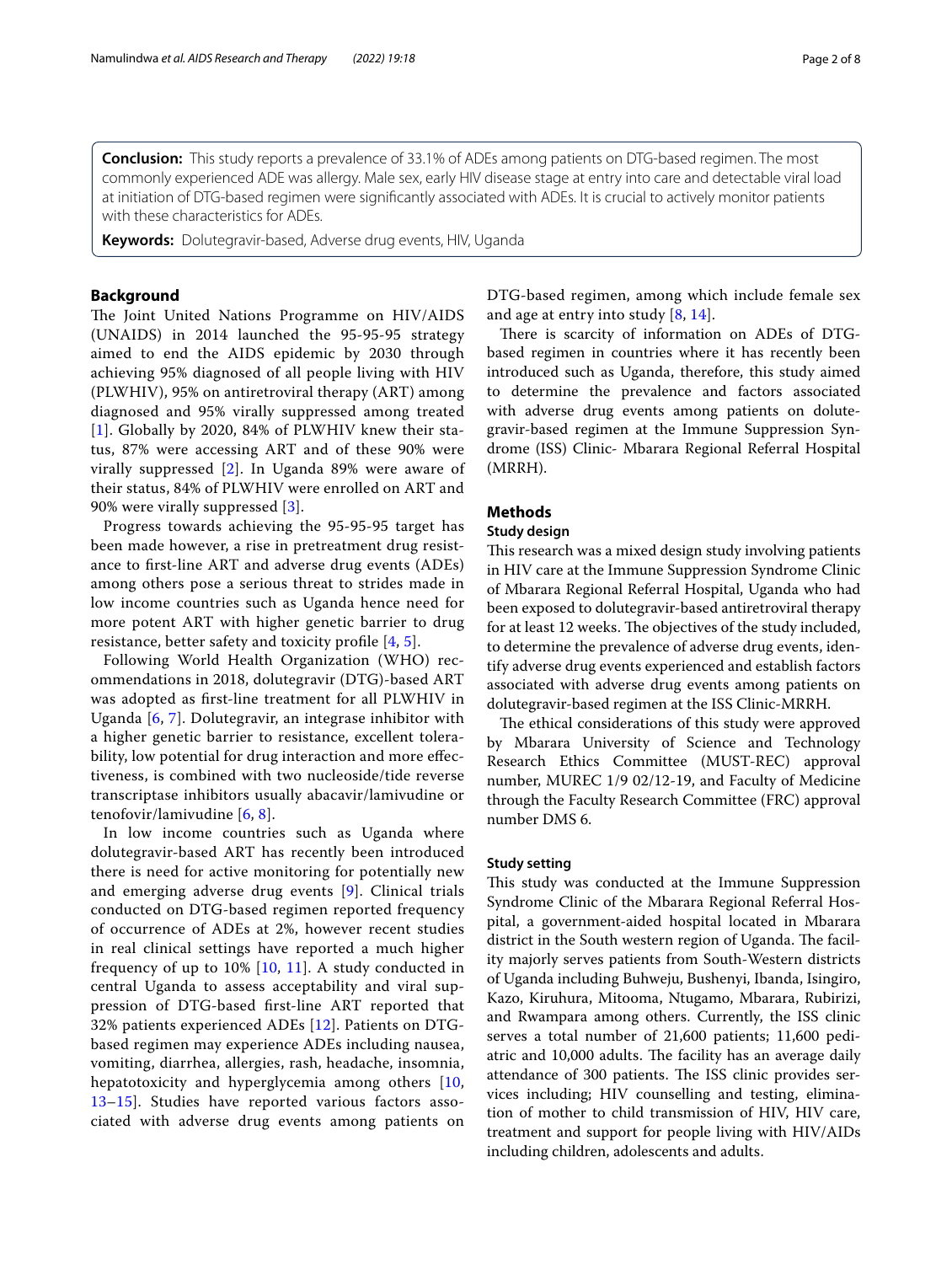## **Study population and sample**

The study population consisted of both male and female patients aged 20 years and above at the time of initiation of dolutegravir-based HAART regimen and had been on the regimen for at least 12 weeks at the Immune Suppression Syndrome Clinic of Mbarara Regional Referral Hospital, Uganda.

The sample size of 375 patients was determined using the Slovin's formula [[16\]](#page-7-5) based on the total population of patients who were on dolutegravir-based ART regimen at ISS clinic.

Unique identifcation codes for eligible participants were run through Microsoft excel and a sample size of 375 was generated by random draw method. An appointment list was used to identify when the patients attended clinic visit, upon which they were asked to consent and participated in the study. The method eliminated bias, provided an equal chance to every eligible patient to be selected for the study and patients participated on their official clinic appointment day.

Written and informed consent was obtained from the patients to participate in the study and to use their fles for obtaining data for the study. Before participants signed consent forms, they were informed that participation was voluntary and they could drop out at any time, the purpose, objectives, possible benefts and risks of the study were clearly explained and only patient identifcation numbers were used which maintained utmost confdentiality.

## **Data collection tool and procedures**

Selected patients were interviewed, there-after their medical fles reviewed and data on ADEs was obtained from the ART cards as recorded by clinicians. The data collection tool consisted of two sections; The first section was completed through patient interview and collected information on social demographics including; sex, age, marital status, religious affiliation, level of education and employment status, types of meals consumed before swallowing medicine, if patients received counselling instructions to follow while taking the regimen and time the medicine is taken.

The second section was completed by file review and collected data on duration since HIV diagnosis, CD4 at entry into care, duration on HAART, viral load at initiation of dolutegravir-based regimen, previous ART regimen, body mass index, recorded adverse drug event since start of dolutegravir-based regimen, any treatment modifcation; discontinuation, comorbidities, other medications, blood glucose measurements and liver function tests.

The data abstraction form for each patient/file was assigned an identification code. The filled: forms were checked for accuracy, consistency and completeness by the principal investigator. Completed forms were kept under restricted access which protected patient confdentiality and data from alteration. The first section of the data collection tool was translated to Runyankore the commonly used local language.

#### **Statistical analysis**

All flled data collection forms were checked, coded and data entry done using Epi data 3.0. Data cleaning and validation was done to detect any errors. The data was exported and analyzed using statistical package for social sciences (SPSS) version 25.0. Socio-demographics were presented using descriptive statistics and categorical variables were presented using frequencies and percentages. The data was presented using text, tables, and graphs. Prevalence of ADEs was determined by obtaining the number of patients in the sample who had at least one ADE recorded in their medical fle on the ART card divided by the total number of the sample size, expressed as a percentage.

Adverse drug events experienced by patients were captured from ART cards in the medical fles as recorded by clinicians. Severity rating of ADEs was based on the DAIDS grading of ADEs using data from medical fles [[17\]](#page-7-6). ADEs were graded 1 (mild) if symptoms caused no or minimal interference with usual social activities with intervention not indicated, 2 (moderate) if symptoms caused greater than minimal interference with usual social and functional activities with interventions indicated, 3 (severe) if symptoms caused inability to perform usual social and functional activities with intervention or hospitalization indicated and 4 (potentially life threatening) if symptoms caused inability to perform basic selfcare functions with intervention indicated to prevent permanent impairment, persistent disability, or death. This data was presented in form of a graph and tables.

The relationship between factors associated with adverse drug events to dolutegravir-based regimen was established using bivariate analysis. Variables found signifcant at bivariate level were then subjected to multivariate analysis. Variables were considered statistically signifcant if p-value was less than 0.05 measured with odds ratio at 95% confdence interval.

## **Results**

## **Characteristics of study participants**

Most of the study participants were male 59.5% (223/375), with majority of respondents in the age bracket of 40–49 years and 50–59 years consisting of 34.1% (128/375) each, with median age 49 years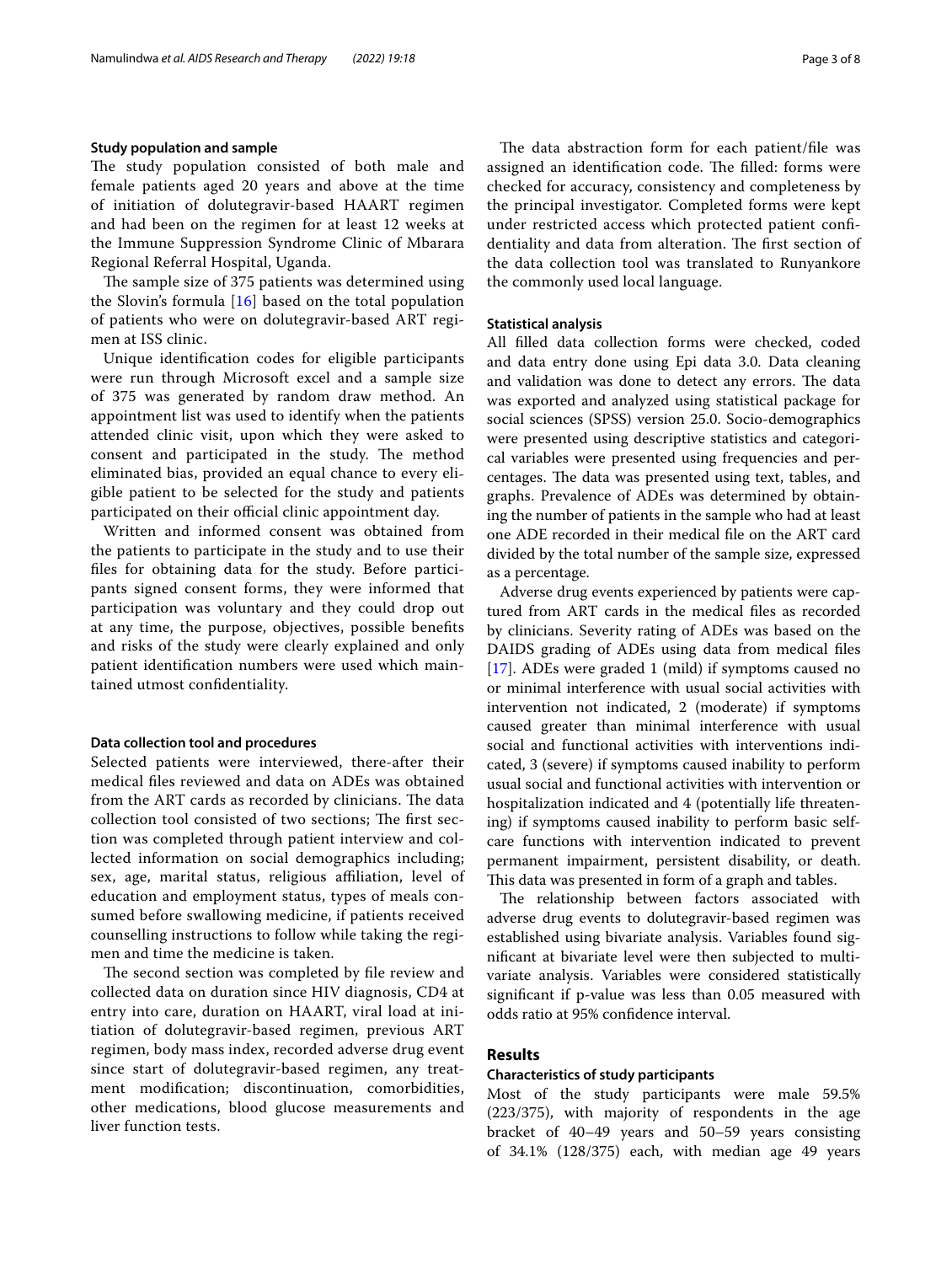interquartile range 12. Participants who had been on HAART for 5–10 years were 78.9% (296/375), 77.9% (292/375) of the participants had undetectable viral loads at the time of initiation of DTG-based regimen, and all the participants were in WHO stage one at initiation of DTG-based regimen (Table [1\)](#page-3-0).

## **Prevalence of ADEs**

One third (33.1%, 124/375) of the respondents had at least one ADE recorded in their fles since initiation of DTG-based regimen.

## **ADEs experienced by study participants**

The commonly recorded ADEs included; abdominal pain, hyperglycemia and hepatotoxicity each at 7.3%, paresthesia at 8.1%, headache at 11.3% allergy at 36.3% (Fig. [1\)](#page-4-0).

Using the DAIDs grading of adverse drug events, of the 7.3% (9/124) patients who experienced hyperglycemia, fve had grade 1, two had grade 2, one with grade 3 and one with grade 4, this was reported between 13 and 62 weeks of starting the DTG-based regimen.

<span id="page-3-0"></span>**Table 1** Social demographic characteristics of study participants on dolutegravir-based regimen at the ISS clinic- MRRH

| <b>Variables</b>                | All patients $N = 375$ |
|---------------------------------|------------------------|
| Sex (n [%])                     |                        |
| Male                            | 223 [59.5]             |
| Female                          | 152 [40.5]             |
| Age (n [%])                     |                        |
| $20 - 29$ years                 | 16 [4.3]               |
| 30-39 years                     | 55 [14.7]              |
| 40-49 years                     | 128 [34.1]             |
| 50-59 years                     | 128 [34.1]             |
| $\geq$ 60 years                 | 48 [12.8]              |
| Marital status (n [%])          |                        |
| Single                          | 57 [15.2]              |
| Married                         | 219 [58.4]             |
| Separated/divorced              | 36 [9.6]               |
| Widow/widower                   | 63 [16.8]              |
| Highest education level (n [%]) |                        |
| No formal education             | 43 [11.5]              |
| Primary                         | 184 [49.1]             |
| 'O'level                        | 91 [24.2]              |
| 'A'level                        | 18 [4.8]               |
| Tertiary                        | 39 [10.4]              |
| Employment status (n [%])       |                        |
| Employed                        | 282 [75.2]             |
| Unemployed                      | 93 [24.8]              |

n, number of participants; %, percentage; ≥, greater than or equal to; 'O'level, ordinary level; 'A'level, advanced level, ISS, Immune suppression syndrome; MRRH, Mbarara regional referral hospital

Of the 7.3% (9/124) patients who experienced liver toxicity; eight had grade one and one had grade 4, this was reported between 15 and 63 weeks of starting the DTGbased regimen. All the patients who experienced liver toxicity were concomitantly taking isoniazid preventive therapy.

As result of ADEs 5.6% (7/124) participants were discontinued from DTG-based regimen, 4 due to hyperglycemia and 3 liver toxicity.

## **Factors associated with ADEs**

At bivariate analysis male sex (Crude  $OR = 1.789$ , 95% CI 1.156–2.768), being in the age bracket of 30–39 years (Crude OR=2.621, 95% CI 1.089–6.307), being married (Crude OR=2.627, 95% CI 1.475–4.679) and being employed (Crude OR=1.674, 95% CI 1.032–2.716), eating non-fatty meals before swallowing the medicines (Crude OR=0.571, 95% CI 0.335–0.976), duration of HIV diagnosis of less than 5 years (Crude  $OR = 1.789$ , 95% CI 1.156–2.768), having HIV for 5–10 years since diagnosis (Crude OR=3.417, 95% CI 1.327–8.795), being in WHO stage one at entry into care (Crude  $OR = 4.472$ , 95% CI 1.757–11.386), being in WHO stage two at entry into care (Crude OR=4.000, 95% CI 1.539–10.396), being in WHO stage three at entry into care (Crude OR=2.800, 95% CI 1.050–7.469), having undetectable viral load at initiation of DTG (Crude  $OR = 0.336$ , 95% CI 0.18–0.625), were signifcantly associated with ADE among patients on DTG-based regimen (Table [2\)](#page-5-0).

At multivariate analysis, all variables found signifcant at bivariate analysis were considered. Male sex (Adjusted OR=1.571, 95% CI 1.433- 1.984), being in WHO stage one at entry to care had  $(AOR=4.586, 95\%)$ CI 1.649–12.754) WHO stage two (AOR=4.536, 95% CI 1.611–12.776), WHO stage three (AOR=3.638, 95% CI 1.262–10.488), and viral load at initiation of DTG-based regimen were signifcantly associated with ADEs among patients on DTG-based regimen. Patients with undetectable viral load at DTG-regimen initiation  $(AOR=0.324,$ 95% CI 0.1167–0.629) were less likely to experience ADEs (Table [2](#page-5-0)).

## **Discussion**

There is limited information on adverse drug events of dolutegravir-based regimen, more so in low income countries such as Uganda where DTG-based regimens have been recently introduced and hence a need to actively monitor for any emerging ADEs [\[9\]](#page-6-8). In this study we found that up to a third of all participants had at least one ADE recorded which is comparable to fndings in a study conducted in Central Uganda  $[12]$ . The findings in this study are higher than those in Northeastern Brazil  $[11]$  $[11]$ . The difference might be because the study in Brazil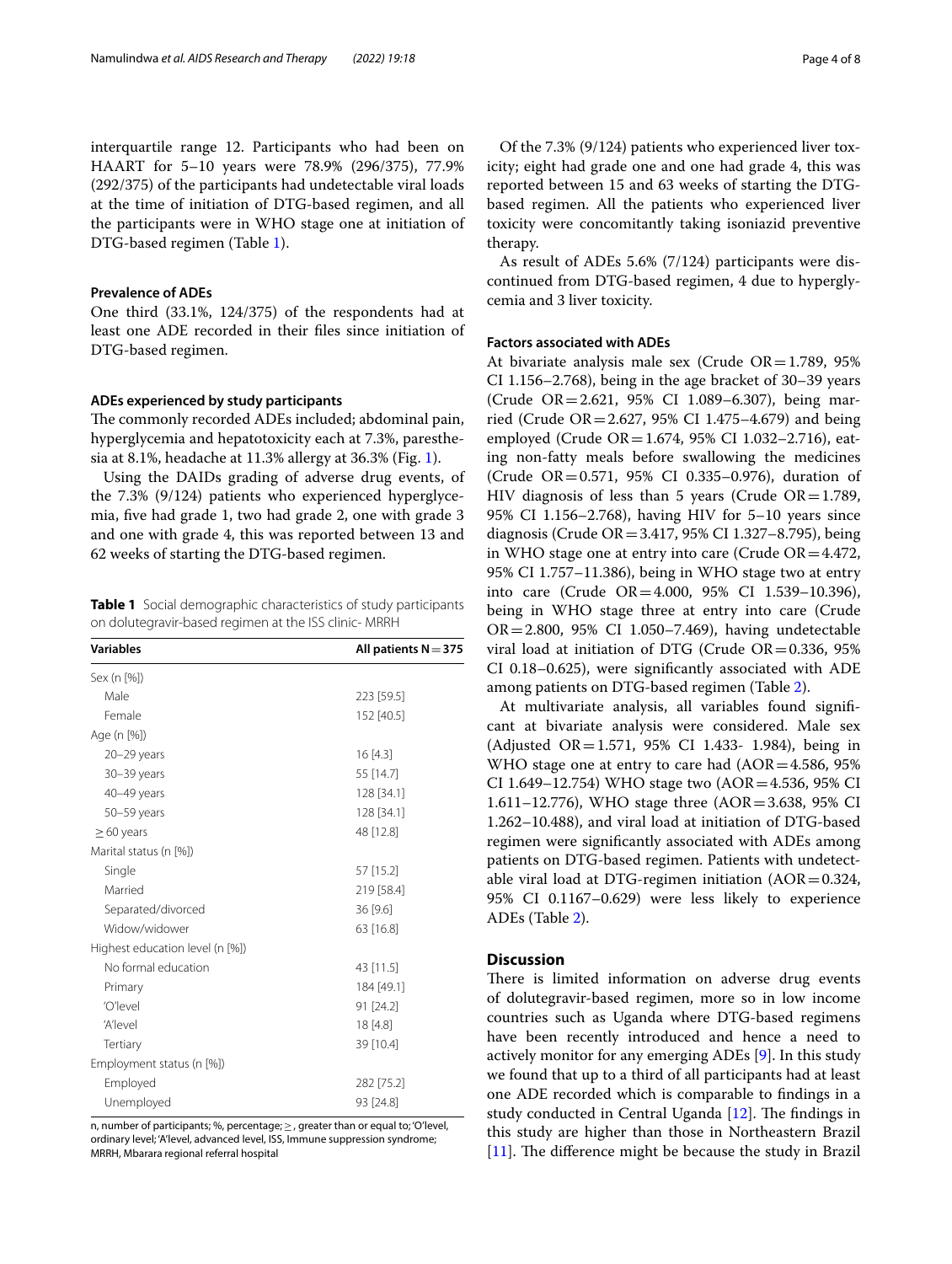

<span id="page-4-0"></span>was conducted among patients whose frst ART regimen contained DTG whereas in this study majority of participants had already been on other ART regimen. Our study fndings further strengthen the need for active monitoring of ADEs among patients on DTG-based regimens.

We observed that allergy was the most commonly recorded ADE much higher than reports from studies in Switzerland and France [[8,](#page-6-7) [18](#page-7-7)], possibly because of variation in study setting and populations characteristics. It is important to note that in this study there were no exhaustive medical notes on ADEs hence proper diferentiation of allergy types could not be made, possibly contributing to the high number reported. This study reports headache as the most common neuropsychiatric ADE comparable to reports from a study in Netherland [[19\]](#page-7-8). However, much higher than fndings in German and Brazil respectively [\[10](#page-6-9), [11](#page-7-0)] possibly due to variation in study populations and settings. It is suggested that there is free passage of DTG across the blood–brain barrier however it is still unknown whether lower central nervous system drug exposure would mitigate potential neurotoxicity [\[20](#page-7-9)]. We observed that 7.3% patients developed hyperglycemia contrary to fndings of 0.47% reported in another study conducted in Uganda  $[13]$  $[13]$ . This difference

might be because in the later study a larger study population was followed up over a period of 12 months whereas in the former study results of a smaller study population were obtained from already made records from patient fles. DTG interferences with cellular level insulin signaling and causes defects in lipid metabolism that result in obesity which may lead patients into developing insulin resistance and ultimately increased blood glucose levels [[21\]](#page-7-10). In this study liver toxicity occurred in 7.3% patients, all of whom were concomitantly taking isoniazid at time of experiencing ADE which is comparable to fndings from a study conducted in Switzerland [[8\]](#page-6-7). Co-administration of DTG-based therapy and isoniazid results in signifcantly elevated levels of infammatory markers such as c-reactive protein, interferon-γ, CXCL10, and other cytokines which result into liver toxicity [[22\]](#page-7-11).

Findings from our study reveal that male sex was signifcantly associated with ADEs which is contrary to fndings from studies in Switzerland and Spain who found female sex signifcantly associated with ADEs [\[8](#page-6-7), [23](#page-7-12)]. This is possibly due to differences in genetic and physiological variations in study populations. In this study participants with an early WHO disease stage at entry into care; I, II and III were 4.586, 4.536 and 3.638 times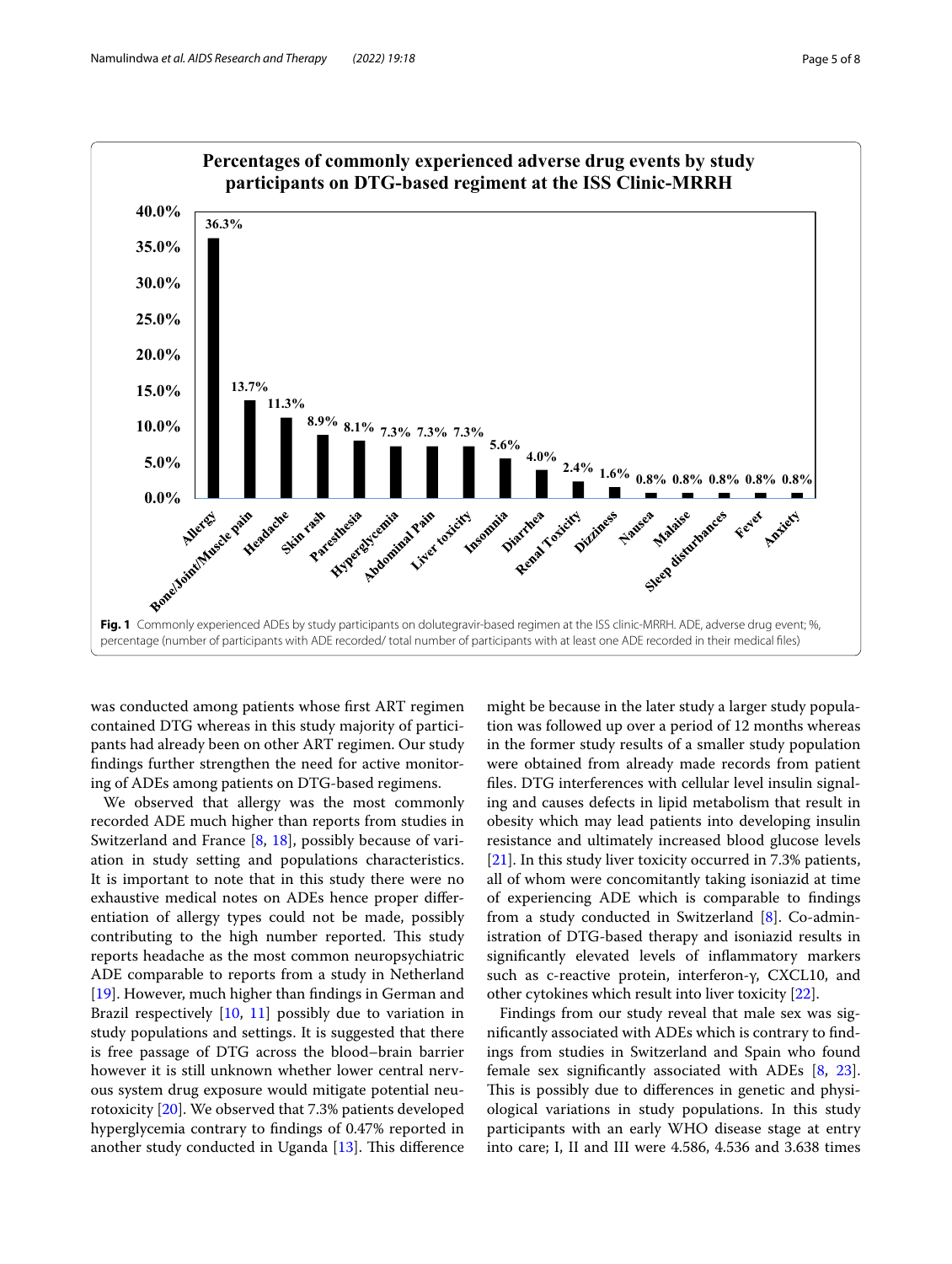| <b>Variables</b>                              | Recorded experience of<br><b>ADE</b> |            | Bivariate odds ratio (95% CI) | p-value  | Multivariate odds (95% CI) | p-value  |
|-----------------------------------------------|--------------------------------------|------------|-------------------------------|----------|----------------------------|----------|
|                                               | Yes (%)                              | No (%)     |                               |          |                            |          |
| Sex                                           |                                      |            |                               |          |                            |          |
| Male                                          | 62 (50.0)                            | 161(64.1)  | 1.789 (1.156-2.768)           | $0.009*$ | 1.571 (1.433-1.984)        | $0.031*$ |
| Female                                        | 62 (50.0)                            | 90 (35.9)  | 1.0                           |          | 1.0                        |          |
| Age                                           |                                      |            |                               |          |                            |          |
| 20-29 years                                   | 5(4.0)                               | 11(4.4)    | 1.441 (0.432-4.810)           | 0.552    |                            |          |
| 30-39 years                                   | 11(8.9)                              | 44 (17.5)  | 2.621 (1.089-6.307)           | $0.032*$ |                            |          |
| 40-49 years                                   | 44 (35.5)                            | 84 (33.5)  | 1.251 (0.631-2.478)           | 0.521    |                            |          |
| 50-59 years                                   | 45 (36.3)                            | 83 (33.1)  | 1.208 (0.610-2.392)           | 0.587    |                            |          |
| $\geq 60$ years                               | 19(15.3)                             | 29 (11.6)  | 1.0                           |          |                            |          |
| Employment status                             |                                      |            |                               |          |                            |          |
| Employed                                      | 85 (68.5)                            | 197 (78.5) | 1.674 (1.032-2.716)           | $0.037*$ |                            |          |
| Unemployed                                    | 39 (31.5)                            | 54(21.5)   | 1.0                           |          |                            |          |
| Meals eaten before swallowing medicines       |                                      |            |                               |          |                            |          |
| Non-fatty meals                               | 35 (28.2)                            | 50 (19.9)  | $0.571(0.335 - 0.976)$        | $0.040*$ |                            |          |
| Plant based                                   | 11(8.9)                              | 22(8.8)    | $0.800(0.363 - 1.762)$        | 0.580    |                            |          |
| Animal based                                  | 24 (19.4)                            | 44 (17.5)  | $0.733(0.407 - 1.322)$        | 0.302    |                            |          |
| Plant and animal                              | 54 (43.5)                            | 135 (53.8) | 1.0                           |          |                            |          |
| Duration since HIV diagnosis                  |                                      |            |                               |          |                            |          |
| $<$ 5 years                                   | 12(9.7)                              | 41(16.3)   | 3.417 (1.327-8.795)           | $0.011*$ |                            |          |
| $5-10$ years                                  | 27(21.8)                             | 93 (37.1)  | 3.444 (1.525-7.779)           | $0.003*$ |                            |          |
| $11-15$ years                                 | 69 (55.6)                            | 101(40.2)  | 1.464 (0.686-3.122)           | 0.324    |                            |          |
| $>15$ years                                   | 16 (12.9)                            | 16(6.4)    | 1.0                           |          |                            |          |
| WHO staging at entry into care                |                                      |            |                               |          |                            |          |
| Stage one                                     | 45 (36.3)                            | 115 (45.8) | 4.472 (1.757-11.386)          | $0.002*$ | 4.586 (1.649-12.754)       | $0.004*$ |
| Stage two                                     | 35 (28.2)                            | 80 (31.9)  | 4.000 (1.539-10.396)          | $0.004*$ | 4.536 (1.611-12.776)       | $0.004*$ |
| Stage three                                   | 30(24.2)                             | 48 (19.1)  | 2.800 (1.050-7.469)           | $0.040*$ | 3.638 (1.262-10.488)       | $0.017*$ |
| Stage four                                    | 14(11.3)                             | 8(3.2)     | 1.0                           |          | 1.0                        |          |
| Viral load at initiation of DTG-based regimen |                                      |            |                               |          |                            |          |
| Undetectable                                  | 110 (88.7)                           | 182 (72.5) | $0.336(0.180 - 0.625)$        | $0.001*$ | $0.324(0.1167 - 0.629)$    | $0.001*$ |
| Detectable                                    | 14(11.3)                             | 69 (27.5)  | 1.0                           |          | 1.0                        |          |

<span id="page-5-0"></span>**Table 2** Bivariate and multivariate analysis of factors associated with adverse drug events among study participants on dolutegravirbased regimen at ISS clinic-MRRH

Statistically significant P values less than 0.05 of ADE associated factors at multivariate analysis including sex, WHO staging at entry into care and viral load at initiation of DTG-based regimen

*\** Signifcance, less than 0.05; %, percentage; ADE, adverse drug event; COR, crude odds ratio; AOR, Adjusted odds ratio; CI, confdence interval; HIV, human immunodefciency virus; WHO, world health organization; DTG, dolutegravir; ART;<, less than;>, greater than;≥greater than or equal to

respectively more likely to experience ADEs than those in stage IV however this is contrary to a study conducted in Ethiopia which reported that ADEs were 7 times more likely to occur among patients in WHO disease stage IV than in I  $[24]$  $[24]$ . This is probably because of differences in ART regimen administered in the two studies and variation in study population characteristics. Lastly, patients who had undetectable viral load at initiation of DTG-based regimen were 67.6% less likely to have ADEs compared to those with a detectable viral load probably because the former have a better immunity hence are less susceptible to experiencing ADEs whereas the later have compromised immunity hence more susceptible to ADEs. These findings are consistent with those of a study in France which reported that a higher viral load at start of the ART regimen was associated with occurrence of ADEs [[25\]](#page-7-14).

## **Conclusion**

This study reports a prevalence of 33.1% of ADEs among patients on DTG-based regimen. The most commonly experienced ADE was allergy. Male sex, early WHO HIV disease stage at entry into care and a detectable viral load at initiation of DTG-based regimen were signifcantly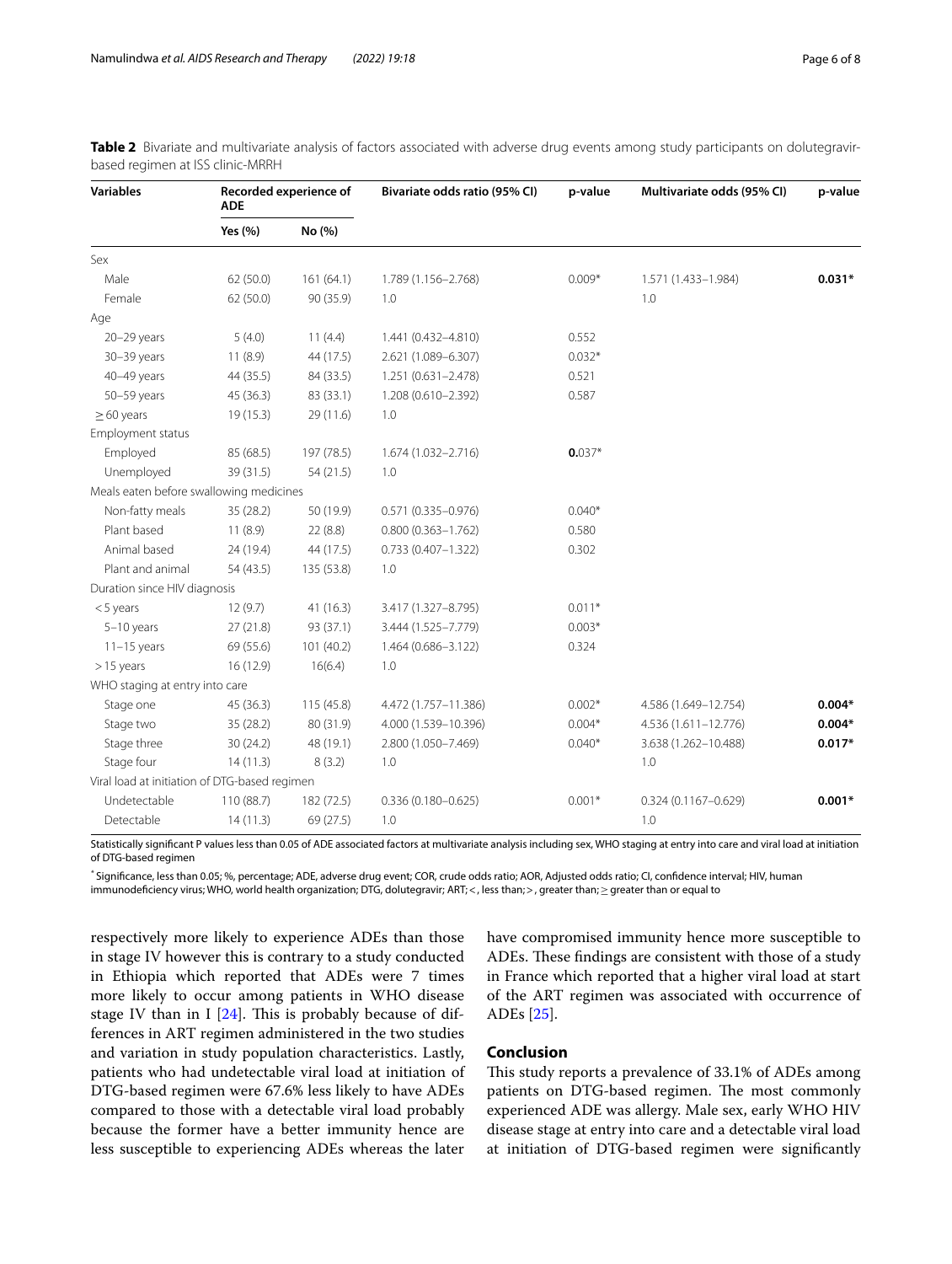associated with ADEs. It is crucial to actively monitor patients with these characteristics for ADEs. Therefore, we recommend regular screening and thorough investigation of adverse drug events among all patients on dolutegravir-based therapy especially among male patients with a detectable viral load at ignition of DTGbased regimen as well as conducting of blood glucose and liver function tests at initiation of DTG-based regimen and periodically especially in the third month (13 weeks) of starting therapy and 16 months (63 weeks) of DTGbased therapy.

## **Study limitations**

The data on adverse drug events such as allergies was captured from medical fles as recorded by clinicians hence thorough and proper investigation on each ADE could not be conducted.

Existing laboratory results on blood glucose tests and liver function tests were used to capture laboratory data on adverse drug events such as hyperglycemia and liver toxicity however most patient fles did not have these test results.

#### **Abbreviations**

ADEs: Adverse Drug Events; AIDS: Acquired Immunodefciency Syndrome; ALT: Alanine aminotransferase; AOR: Adjusted Odds Ratio; ART: Antiretroviral therapy; ARVs: Antiretrovirals; AST: Aspartate aminotransferase; DAIDS: Division of Acquired Immunodefciency Syndrome; DTG: Dolutegravir; FRC: Faculty Research Committee; HAART: Highly Active Anti-Retroviral Treatment; ISS: Immune Suppression Syndrome; IRB: Institutional review board; MOH: Ministry of Health; MRRH: Mbarara Regional Referral Hospital; MUST: Mbarara University of Science and Technology; PLWHIV: People Living With HIV; REC: Research Ethics Committee; SPSS: Statistical package for social sciences; UNAIDS: United Nations Programme on HIV/AIDS; WHO: World Health Organization.

#### **Acknowledgements**

We thank all the study participants for their participation in this study. We acknowledge the management, staff of the Immune Suppression Syndrome Clinic—Mbarara Regional Referral Hospital and the data manager Mr. Michael Kanyesigye for assistance in data collection and analysis. We thank Ms. Lorna M. Namuleme and Eng. Tebusweke Semakula for all their support.

#### **Authors' contributions**

AN was responsible for the design, data collection, analysis and interpretation, and drafting of the manuscript. JHW, WM, RT, and JO participated in the study design and provided supervision and assistance towards data analysis, interpretation, and critically revising the manuscript. All authors read and approved the fnal manuscript.

#### **Funding**

The frst author received a Pharmbiotrac Scholarship to support her Master's study. This study has not received any fnancial support for publication charges.

#### **Availability of data and materials**

All data generated or analyzed during this study are included in this published article.

### **Declarations**

#### **Ethical approval and consent to participate**

The ethical considerations of this study were approved by Mbarara University of Science and Technology Research Ethics Committee (MUST-REC) approval number, MUREC 1/9 02/12-19, and Faculty of Medicine through the Faculty Research Committee (FRC) approval number DMS 6. Written and informed consent was obtained from the patients to participate in the study and to use their fles for obtaining data for the study. Before participants signed consent forms, they were informed that participation was voluntary and they could drop out at any time, the purpose, objectives, possible benefts and risks of the study were clearly explained and only patient identifcation numbers were used which maintained utmost confdentiality. Consent for publication was not sought as it is inapplicable since no individual's participant's data were reported in the article in any form such as videos, images or voice recordings.

#### **Consent for publication**

Not applicable.

## **Competing interests**

The authors declare that they have no competing interests.

#### **Author details**

<sup>1</sup> Department of Pharmacy, Faculty of Medicine, Mbarara University of Science and Technology, P.O. Box 1410, Mbarara, Uganda. <sup>2</sup> School of Public Health, Clarke International University, P.O.Box 7782, Kampala, Uganda. <sup>3</sup>Immune Suppression Syndrome Clinic, Mbarara Regional Referral Hospital, P.O. Box 40, Mbarara, Uganda. <sup>4</sup> Department of Pharmacology and Therapeutics, Faculty of Medicine, Mbarara University of Science and Technology, P.O. Box 1410, Mbarara, Uganda.

## Received: 25 October 2021 Accepted: 20 March 2022 Published online: 02 April 2022

#### **References**

- <span id="page-6-0"></span>1. UNAIDS. Understanding fast-track: accelerating action to end the AIDS epidemic by 2030. [https://www.unaids.org/sites/default/fles/media\\_](https://www.unaids.org/sites/default/files/media_asset/201506_JC2743_Understanding_FastTrack_en.pdf) [asset/201506\\_JC2743\\_Understanding\\_FastTrack\\_en.pdf.](https://www.unaids.org/sites/default/files/media_asset/201506_JC2743_Understanding_FastTrack_en.pdf) Accessed 18 Jan 2022.
- <span id="page-6-1"></span>2. UNAIDS. Global HIV & AIDS statistics—2020 fact sheet; 2020. [https://](https://www.unaids.org/en/resources/fact-sheet) [www.unaids.org/en/resources/fact-sheet](https://www.unaids.org/en/resources/fact-sheet). Accessed 23 Dec 2021.
- <span id="page-6-2"></span>3. UNAIDS. UNAIDS DATA 2020; 2020. [https://www.unaids.org/en/resou](https://www.unaids.org/en/resources/documents/2020/unaids-data-2020) [rces/documents/2020/unaids-data-2020.](https://www.unaids.org/en/resources/documents/2020/unaids-data-2020) Accessed 23 Dec Oct 2021.
- <span id="page-6-3"></span>4. Ndashimye E, Arts EJ. The urgent need for more potent antiretroviral therapy in low-income countries to achieve UNAIDS 90–90–90 and complete eradication of AIDS by 2030. Infect Dis Poverty. 2019;8:63. [https://](https://doi.org/10.1186/s40249-019-0573-1) [doi.org/10.1186/s40249-019-0573-1](https://doi.org/10.1186/s40249-019-0573-1).
- <span id="page-6-4"></span>5. Bavaro DF, Di Carlo D, Rossetti B, Bruzzone B, Vicenti I, et al. Pretreatment HIV drug resistance and treatment failure in non-Italian HIV-1 infected patients enrolled in ARCA. Antivir Ther. 2020;25(2):61–71. [https://doi.org/](https://doi.org/10.3851/IMP3349) [10.3851/IMP3349](https://doi.org/10.3851/IMP3349).
- <span id="page-6-5"></span>6. WHO. Policy brief updated recommendations on frst-line and secondline antiretroviral regimens and post-exposure prophylaxis and recommendations on early infant diagnosis of HIV. HIV treatment-interim guidance. World Health Organization; 2018. [https://www.who.int/hiv/](https://www.who.int/hiv/pub/guidelines/ARV2018update/en/policybrief) [pub/guidelines/ARV2018update/en/policybrief.](https://www.who.int/hiv/pub/guidelines/ARV2018update/en/policybrief) Accessed 05 Sept 2020.
- <span id="page-6-6"></span>7. MoH. Consolidated guidelines for prevention and treatment of HIV in Uganda. Kampala: Ministry of Health Uganda; 2018.
- <span id="page-6-7"></span>8. Elzi L, Erb S, Furrer H, Cavassini M, Calmy A, Vernazza P, et al. Adverse events of raltegravir and dolutegravir. AIDS. 2017;31(13):1853–8. [https://](https://doi.org/10.1097/QAD.0000000000001590) [doi.org/10.1097/QAD.0000000000001590](https://doi.org/10.1097/QAD.0000000000001590).
- <span id="page-6-8"></span>9. World Health Organization. Surveillance of antiretroviral toxicity. Global HIV, Hepatitis & STI programme. What is new in person-centred HIV patient and antiretroviral drug toxicity monitoring, Geneva: World Health Organization; 2020.
- <span id="page-6-9"></span>10. Hofmann C, Welz T, Sabranski M, Kolb M, Wolf E, Stellbrink HJ, et al. Higher rates of neuropsychiatric adverse events leading to dolutegravir